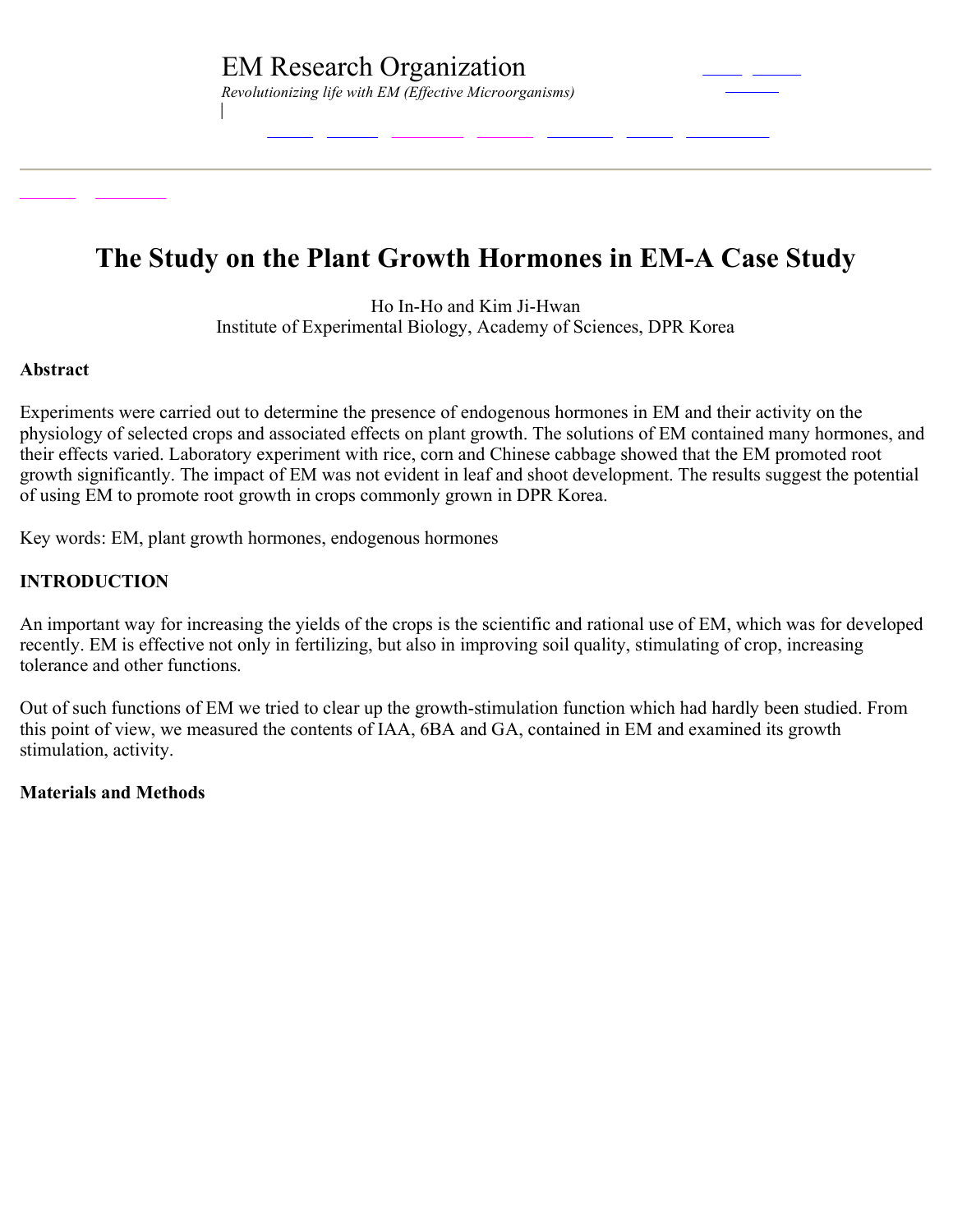

Fig. 1. Separation procedure of plant growth hormones from EM

In experiment, we used EM, which was produced at the EM Research Center.

We separated pure IAA, 6BA, and GA from EM, using acetic ethyl and measured their contents by biological test method (Fig1).

The growth-stimulation activity of IAA was proved by the growth of cucumber stems, the physiological activity of 6BA by the amount of biosynthesis of chlorophyll in etiolated cucumber cotyledon and the destruction of chlorophyll in maize leaves, and that of GA by the growth of rice stalks treated by pp33.

And the efficiency of EM for growth stimulation was examined by following methods without separating IAA, 6BA and GA from EM

The seeds of rice, maize and Chinese cabbage were soaked in EM diluted of times, and then the diluted EM was sprayed on their leaves.

And added to the medium, following by examining the height of terrestrial stem and the length and number of roots.

All plants were cultivated in the sterilized sand medium.

Every experiment was repeated three times and individuals under examination were 10 plants in each replication.

#### **Result and Discussion**

The contents of IAA, 6BA and GA in EM may be different according to products, so several products were analyzed and the results were shown in following table.

As shown in the Table 1, the content of P.G.H. contained in EM is different according to the products.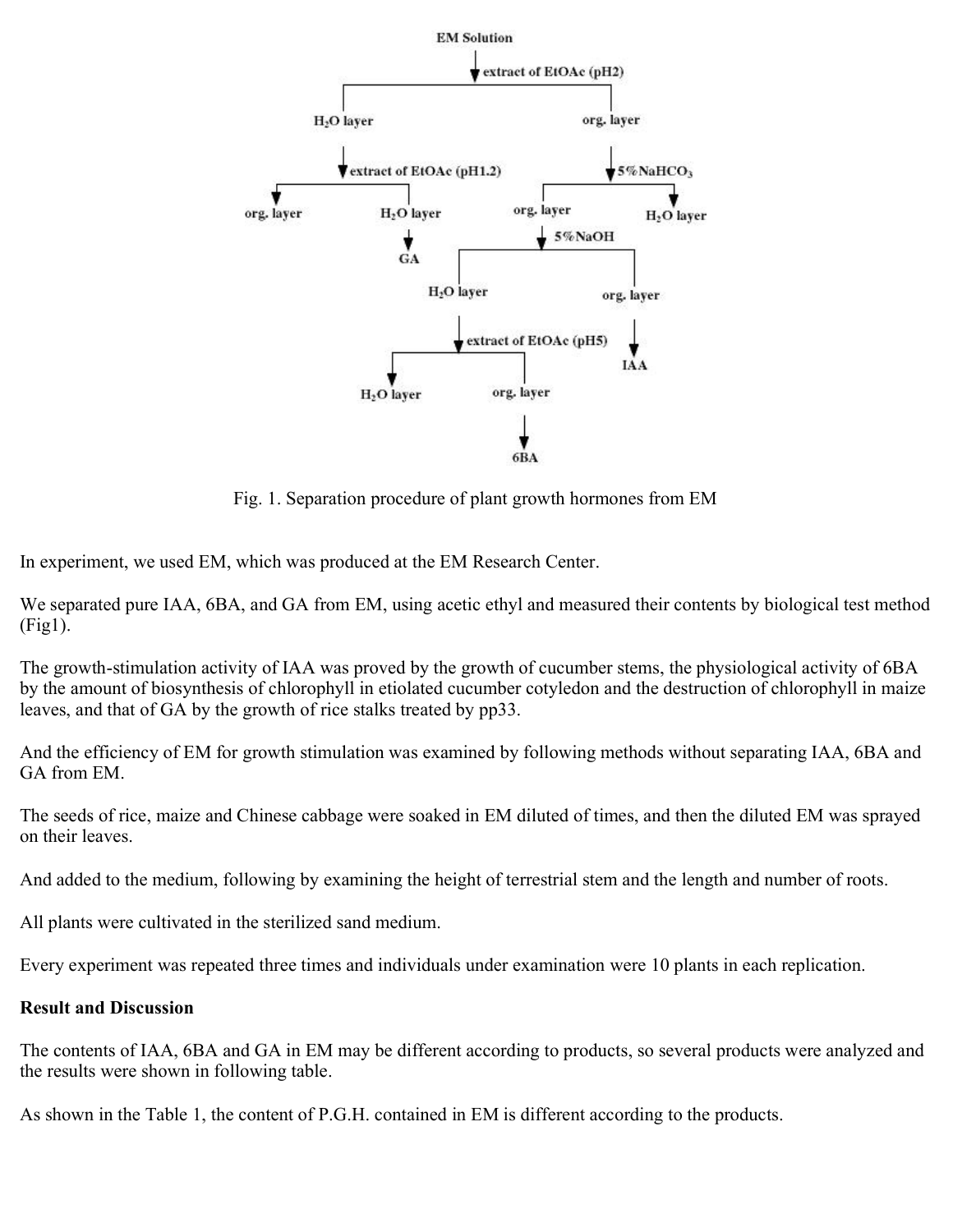| sample* | contents ( $x 10^{-3}$ ppm) |      |           |
|---------|-----------------------------|------|-----------|
| (EM)    | <b>IAA</b>                  | 6BA  | <b>GA</b> |
|         | 45.2                        | 68.7 | 49.3      |
|         | 42.8                        | 77.1 | 63.6      |
| mean    | 44.0                        | 72.9 | 56.5      |

| Table 1. Contents of Plant Growth Hormone |  |
|-------------------------------------------|--|
| in EM                                     |  |

\*EM diluted with water of 500 times

The difference is greater in GA and the next is  $6BA$ . The difference is title for IAA. The average content is  $45x10^{-3}$  ppm in IAA,  $70x10^{-3}$  ppm in 6BA and  $55x10^{-3}$  ppm in GA.

We studied how active these growth hormones were in stimulating growth.

WE examined the growth of cucumber stems (Fig. 2), and found that the activity is 5.2%, the length in the control being 0.130 mm VS 0.1367 mm in treated plot.



Fig. 2. Influence of EM on the growth of cucumber \*EM diluted with water of 500 times

The next was the examination of the activity of 6BA. The amount of biosynthesis of chlorophyll in the etiolated cucumber cotyledon was 27.6 mg/kg fresh in control plot and 28.8 mg/kg fresh plot. So its activity was 5.7% (Fig. 3).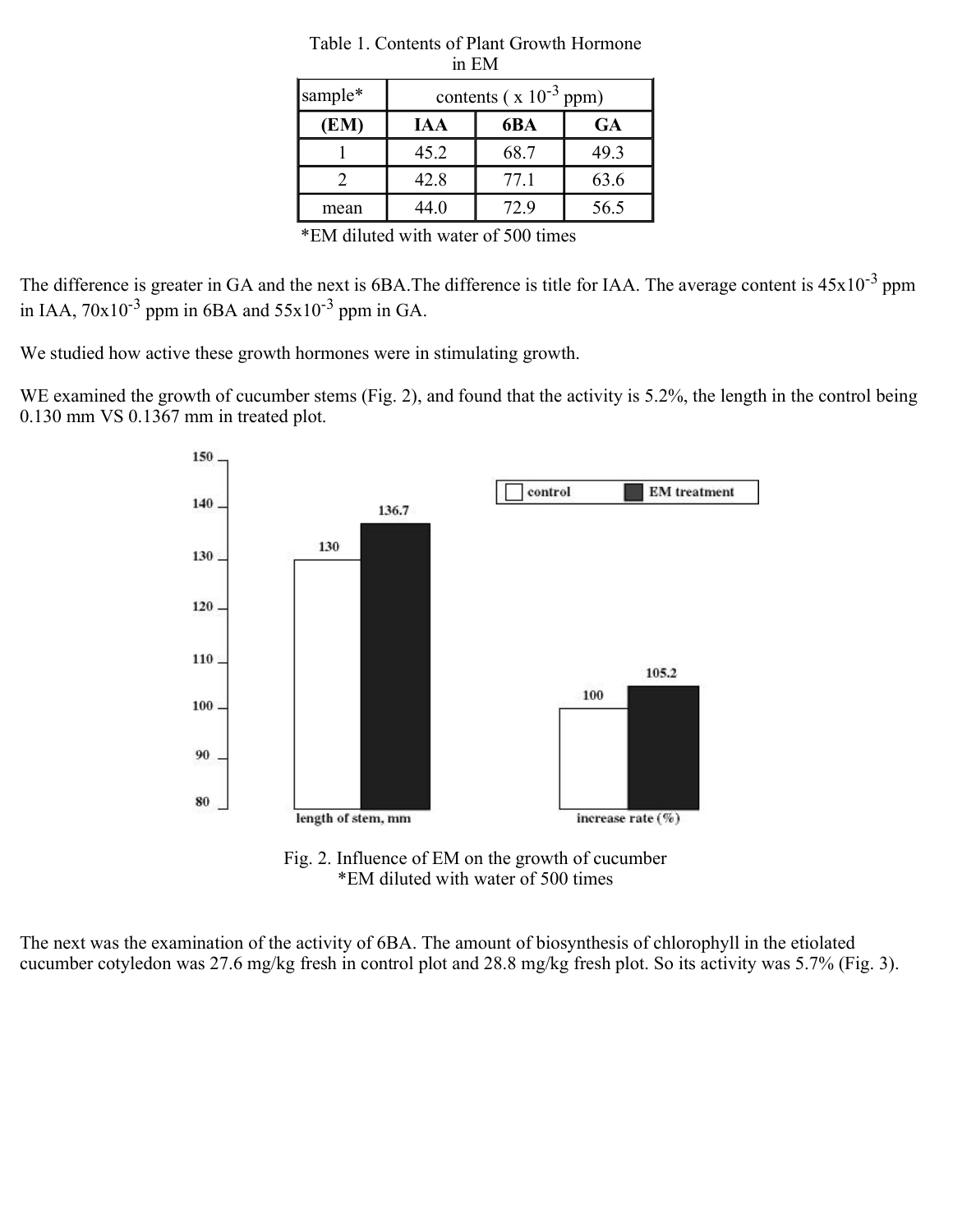

Fig. 3. Influence of EM on biosynthesis of chlorophyll \*EM diluted with water of 500 times

By examining chlorophyll in maize leaves, as shown in Fig. 3. We found that out of 30 fragments of maize leaves, the number of etiolated leaf fragments were 19 in control and 14 in the plot of EM treatment (Fig. 4).



Fig. 4. Influence of EM on chlorophyll destruction \*EM diluted with water of 500 times

The ratio of chlorophyll destruction was 38% in control and 28% treatment plot, so the activity of 6BA was 10 percent. The activity of 6BA proved by the biosynthetic amount and destruction chlorophyll was 8 percent on an average.

This shows that the amount of GA contained in EM is not enough to stimulate the growth of rice.

On the basis of detailed analysis of the growth-stimulation activity of IAA, 6BA,and GA, understood what influence the EM on the early growth of rice, maize and Chinese cabbage when applied to such plants Table 2, 3, 4)

|                        |                |               | Treatment  Plant height (cm)  Root length (cm)  Number of roots (plant <sup>-1</sup> ) |
|------------------------|----------------|---------------|----------------------------------------------------------------------------------------|
| T1 control             | $18.2 \pm 1.5$ | $7.2 \pm 0.7$ | $7.4 \pm 0.7$                                                                          |
| EM                     | $17.6 \pm 1.6$ | $8.9 \pm 0.3$ | $7.5 \pm 1.2$                                                                          |
|                        |                |               |                                                                                        |
| T <sub>2</sub> control | $17.7 \pm 1.4$ | $9.0 \pm 0.8$ | $7.5 \pm 0.7$                                                                          |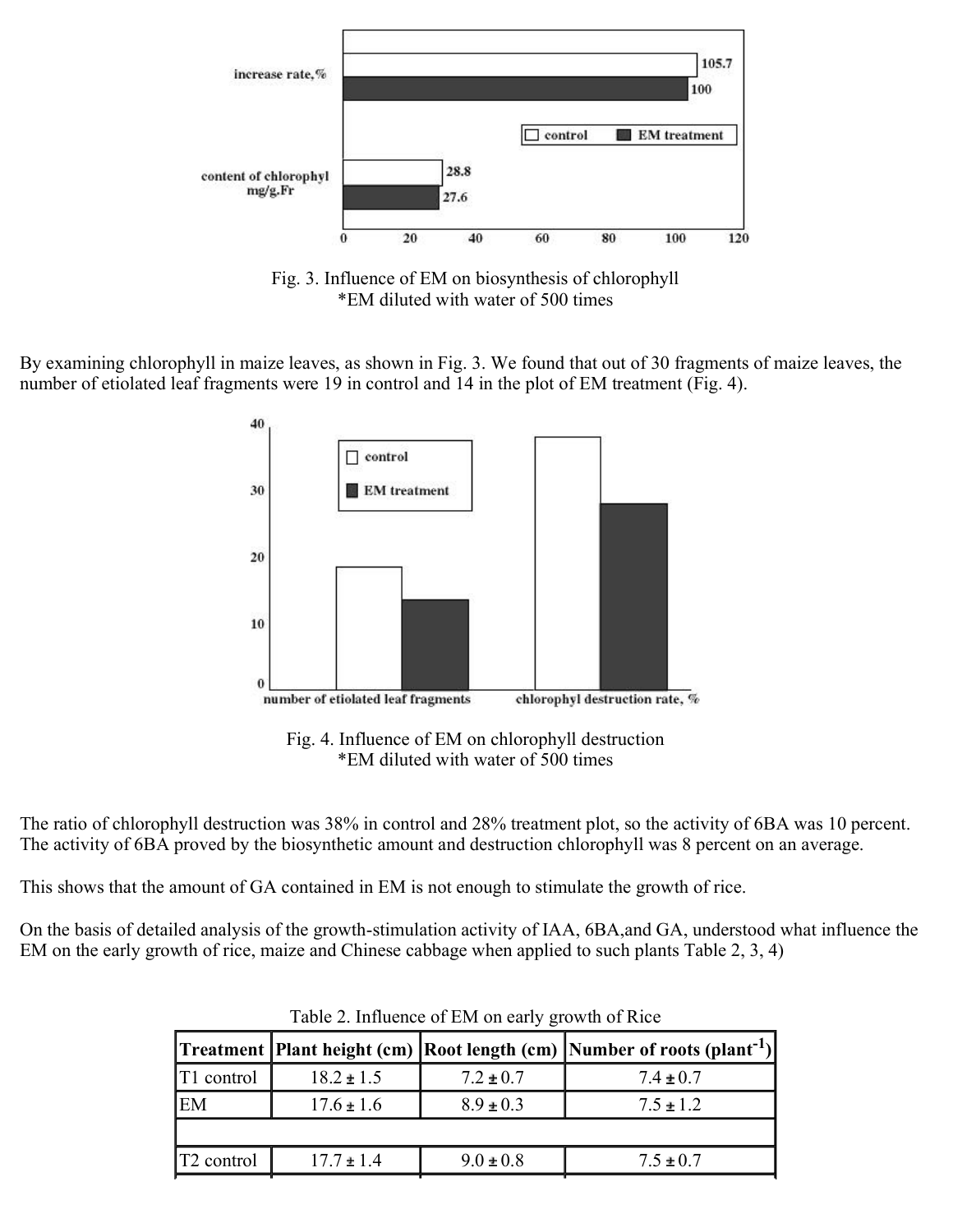| EM                 | $17.6 \pm 1.1$ | $9.8 \pm 1.1$ | $7.1 \pm 0.6$ |
|--------------------|----------------|---------------|---------------|
|                    |                |               |               |
| $\vert$ T3 control | $14.3 \pm 0.6$ | $6.9 \pm 0.8$ | $7.5 \pm 0.6$ |
| EM                 | $14.5 \pm 0.7$ | $8.7 \pm 0.7$ | $7.5 \pm 0.4$ |

 $P \leq 0.05$ 

T1: When seeds were soaking in water or EM

T2: When water or EM was spraying on the leaves

T3: When water or EM was applied to medium

|                        |                |                | Treatment  Plant height (cm)  Root length (cm)  Number of roots (plant <sup>-1</sup> ) |
|------------------------|----------------|----------------|----------------------------------------------------------------------------------------|
| T <sub>1</sub> control | $24.0 \pm 0.9$ | $12.9 \pm 0.2$ | $7.4 \pm 1.5$                                                                          |
| EM                     | $23.7 \pm 0.9$ | $15.0 \pm 1.8$ | $7.1 \pm 1.8$                                                                          |
|                        |                |                |                                                                                        |
| T <sub>2</sub> control | $30.0 \pm 1.3$ | $14.4 \pm 1.0$ | $7.5 \pm 0.8$                                                                          |
| EM                     | $30.8 \pm 1.4$ | $15.8 \pm 1.3$ | $7.3 \pm 0.8$                                                                          |
|                        |                |                |                                                                                        |
| T <sub>3</sub> control | $21.1 \pm 1.7$ | $14.3 \pm 1.6$ | $7.3 \pm 0.9$                                                                          |
| EM                     | $22.8 \pm 1.4$ | $16.5 \pm 1.7$ | $7.8 \pm 1.3$                                                                          |

 $P \leq 0.05$ 

T1: When seeds were soaking in or EM

T2: When water or EM was spraying on the leaves

T3: When water or EM was applied to medium

|                        |               |               | Treatment  Plant height (cm)  Root length (cm)  Number of roots (plant <sup>-1</sup> ) |
|------------------------|---------------|---------------|----------------------------------------------------------------------------------------|
| T1 control             | $6.5 \pm 0.3$ | $1.4 \pm 0.2$ | $7.3 \pm 0.4$                                                                          |
| EM                     | $6.6 \pm 0.4$ | $2.4 \pm 0.4$ | $7.5 \pm 0.7$                                                                          |
|                        |               |               |                                                                                        |
| T <sub>2</sub> control | $6.5 \pm 0.5$ | $2.2 \pm 0.8$ | $6.2 \pm 0.7$                                                                          |
| EM                     | $6.6 \pm 0.4$ | $3.6 \pm 0.6$ | $6.6 \pm 0.5$                                                                          |
|                        |               |               |                                                                                        |
| T <sub>3</sub> control | $6.0 \pm 0.4$ | $2.9 \pm 0.7$ | $6.7 \pm 0.5$                                                                          |
| EM                     | $6.1 \pm 0.5$ | $4.1 \pm 0.5$ | $6.2 \pm 0.7$                                                                          |

Table 4. Influence of EM early growth of Chinese Cabbage

 $P \leq 0.05$ 

T1: When seeds were soaking in water or EM

T2: When water or EM was spraying on the leaves

T3: When water or EM applied to medium

These results indicate that EM little influenced the growth of above ground part but stimulated the growth of roots. Such an action effect of EM on the growth of root seems caused by function of lAA. However, more study is necessary for this question, it is evident from above-mentioned results that the rational use of EM may encourage the growth of roots.

## **CONCLUSION**